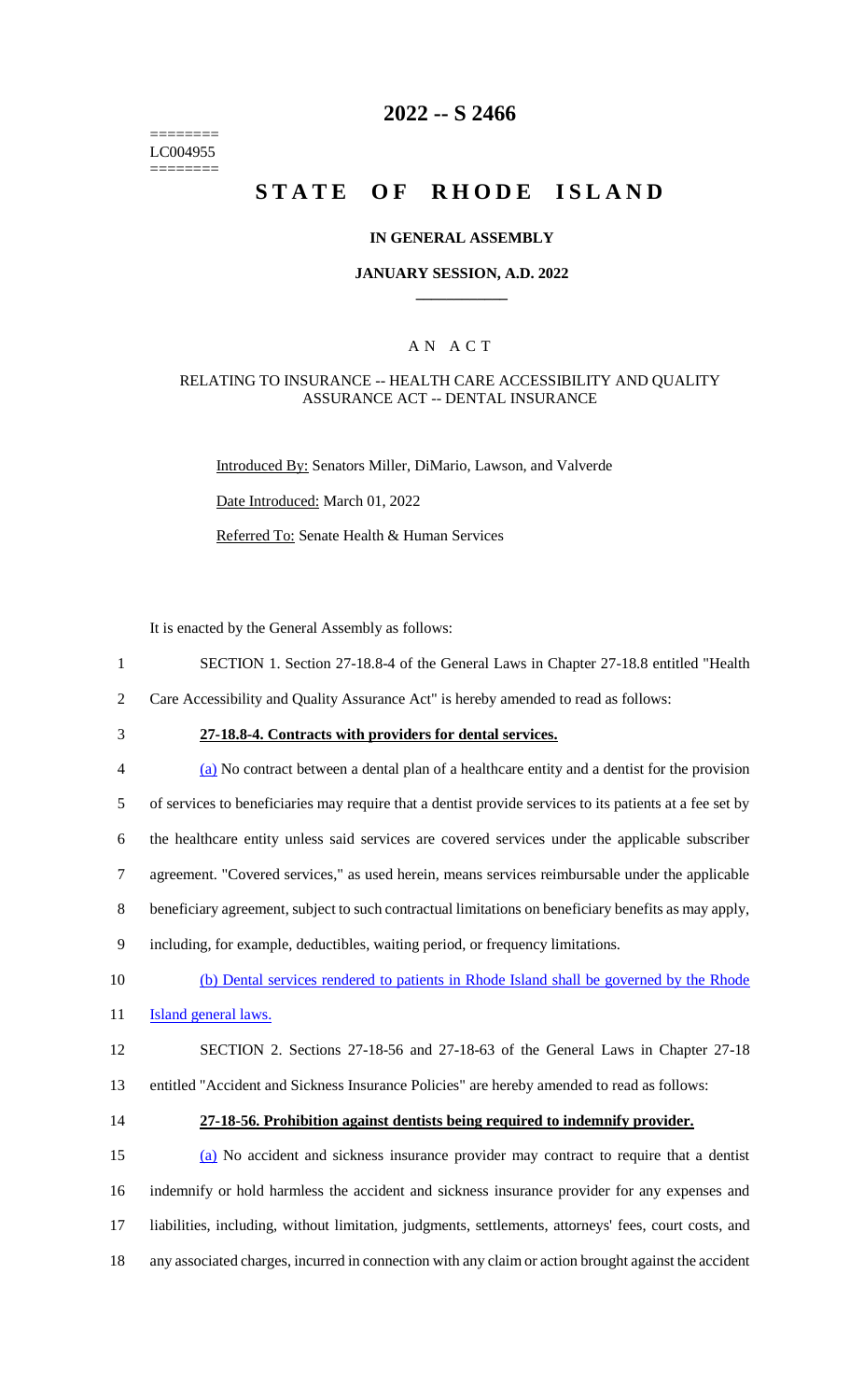and sickness insurance provider based on the accident and sickness insurance provider's management decisions or utilization review provisions for any patient.

 (b) Dental services rendered to patients in Rhode Island shall be governed by the Rhode Island general laws, including, but not limited to, chapter 18.8 of this title.

# **27-18-63. Dental insurance assignment of benefits. Dental insurance.**

 (a) Every entity providing a policy of accident and sickness insurance as defined in this chapter shall allow, as a provision in a group or individual policy, contract or health benefit plan for coverage of dental services, any person insured by such entity to direct, in writing, that benefits from a health benefit plan, policy or contract, be paid directly to a dental care provider who has not contracted with the entity to provide dental services to persons covered by the entity but otherwise meets the credentialing criteria of the entity and has not previously been terminated by such entity as a participating provider. If written direction to pay is executed and written notice of the direction to pay is provided to such entity, the insuring entity shall pay the benefits directly to the dental care provider. Any efforts to modify the amount of benefits paid directly to the dental care provider under this section may include a reduction in benefits paid of no more than five percent (5%) less than the benefits paid to participating dentists. The entity paying the dentist, pursuant to a direction to pay duly executed by the subscriber, shall have the right to review the records of the dentist receiving such payment that relate exclusively to that particular subscriber/patient to determine that the service in question was rendered. Provided, however, this section shall not apply to insurance coverage providing benefits for:

- 21 (1) Hospital confinement indemnity;
- (2) Disability income;
- 23 (3) Accident only;
- (4) Long-term care;
- (5) Medicare supplement;
- (6) Limited benefit health;
- (7) Specified disease indemnity;
- (8) Sickness or bodily injury or death by accident or both; and
- (9) Other limited benefit policies.
- (b) Dental services rendered to patients in Rhode Island shall be governed by the Rhode
- Island general laws, including, but not limited to, chapter 18.8 of this title.
- SECTION 3. Section 27-19-54 of the General Laws in Chapter 27-19 entitled "Nonprofit
- Hospital Service Corporations" is hereby amended to read as follows:
- **27-19-54. Dental insurance assignment of benefits. Dental insurance.**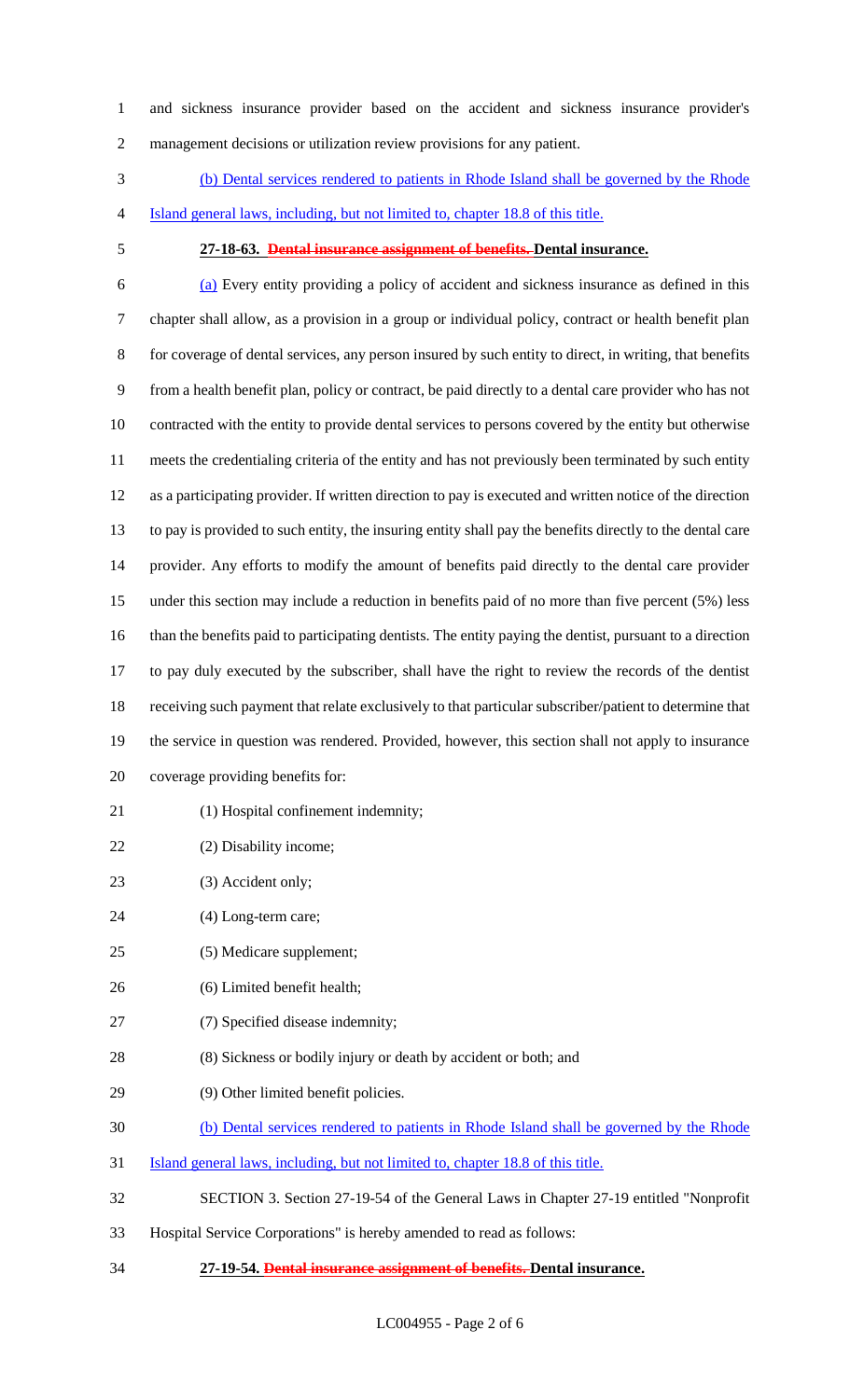(a) Every entity providing a contract of insurance subject to this chapter shall allow, as a provision in a group or individual policy, contract or health benefit plan for coverage of dental services, any person insured by such entity to direct, in writing, that benefits from a health benefit plan, policy or contract, be paid directly to a dental care provider who has not contracted with the entity to provide dental services to persons covered by the entity but otherwise meets the credentialing criteria of the entity and has not previously been terminated by such entity as a participating provider. If written direction to pay is executed and written notice of the direction to pay is provided to such entity, the insuring entity shall pay the benefits directly to the dental care provider. Any efforts to modify the amount of benefits paid directly to the dental care provider under this section may include a reduction in benefits paid of no more than five percent (5%) less than the benefits paid to participating dentists. The entity paying the dentist, pursuant to a direction to pay duly executed by the subscriber, shall have the right to review the records of the dentist receiving such payment that relate exclusively to that particular subscriber/patient to determine that 14 the service in question was rendered.

- 
- 
- (b) Dental services rendered to patients in Rhode Island shall be governed by the Rhode 16 Island general laws, including, but not limited to, chapter 18.8 of this title.
- SECTION 4. Section 27-20-49 of the General Laws in Chapter 27-20 entitled "Nonprofit Medical Service Corporations" is hereby amended to read as follows:
- 

# **27-20-49. Dental insurance assignment of benefits. Dental insurance.**

 (a) Every entity providing a contract of insurance as defined in this chapter shall allow, as a provision in a group or individual policy, contract or health benefit plan for coverage of dental services, any person insured by such entity to direct, in writing, that benefits from a health benefit plan, policy or contract, be paid directly to a dental care provider who has not contracted with the entity to provide dental services to persons covered by the entity but otherwise meets the credentialing criteria of the entity and has not previously been terminated by such entity as a participating provider. If written direction to pay is executed and written notice of the direction to pay is provided to such entity, the insuring entity shall pay the benefits directly to the dental care provider. Any efforts to modify the amount of benefits paid directly to the dental care provider under this section may include a reduction in benefits paid of no more than five percent (5%) less than the benefits paid to participating dentists. The entity paying the dentist, pursuant to a direction to pay duly executed by the subscriber, shall have the right to review the records of the dentist receiving such payment that relate exclusively to that particular subscriber/patient to determine that the service in question was rendered.

(b) Dental services rendered to patients in Rhode Island shall be governed by the Rhode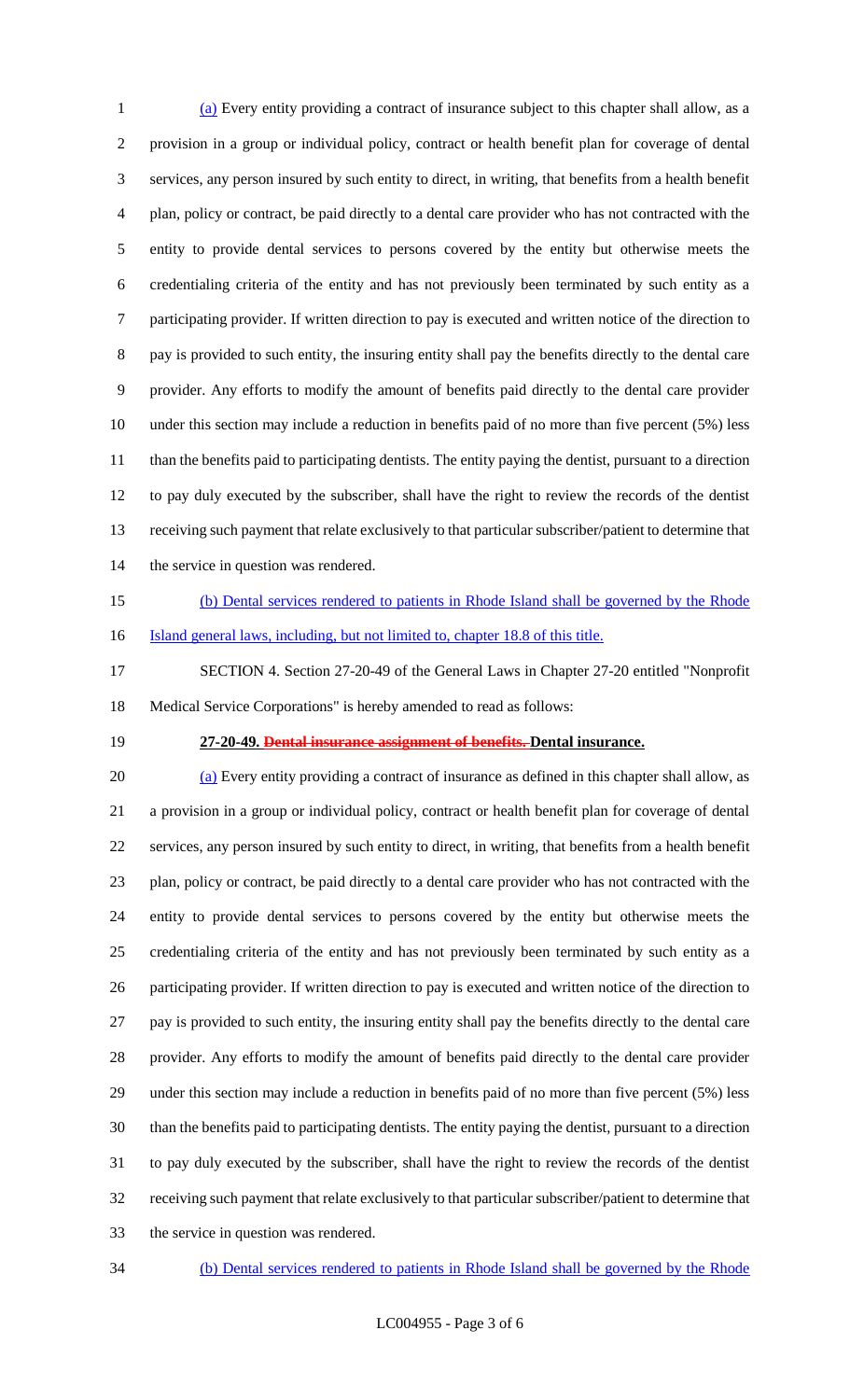#### 1 Island general laws, including, but not limited to, chapter 18.8 of this title.

 SECTION 5. Section 27-20.1-3 of the General Laws in Chapter 27-20.1 entitled "Nonprofit Dental Service Corporations" is hereby amended to read as follows:

**27-20.1-3. Contracts.**

 (a) Each nonprofit dental service corporation may contract with its subscribers for a dental service as may be provided under any nonprofit dental service plan adopted by the corporation.

 (b) The rates charged by the nonprofit dental service corporation to its subscribers shall be consistent with the proper conduct of its business and the interests of the public and shall at all times be subject to the approval of the director of business regulation.

 (c) Nothing contained in this chapter or in any nonprofit dental service plan shall affect the ordinary professional relationship between the person rendering dental services under the plan and the subscriber to whom the services are rendered; and no action based upon or arising out of the relationship or relating to dental services rendered pursuant to a nonprofit dental service plan shall be maintained against the nonprofit dental service corporation operating the plan.

 (d) No contract between a nonprofit dental service corporation and a dentist for the provisions of services to patients may require that the dentist indemnify or hold harmless the nonprofit dental service corporation for any expenses and liabilities, including without limitation, judgments, settlements, attorneys' fee, court costs, and any associated charges, incurred in connection with any claim or action brought against the nonprofit dental service corporation based on the nonprofit dental service corporation's management decisions, or utilization review provisions for any patient.

# (e) Dental services rendered to patients in Rhode Island shall be governed by the Rhode

Island general laws, including, but not limited to, chapter 18.8 of this title.

 SECTION 6. Sections 27-41-58 and 27-41-66 of the General laws in Chapter 27-41 entitled "Health Maintenance Organizations" are hereby amended to read as follows:

#### **27-41-58. Prohibition against requiring indemnification from dentists.**

 (a) No contract between a health maintenance organization (H.M.O.) and a dentist containing provisions for the provision of services to patients may require that the dentist indemnify or hold harmless the health maintenance organization for any expenses and liabilities, including without limitation, judgments, settlements, attorneys' fees, court costs, and any associated charges, incurred in connection with any claim or action brought against the H.M.O. based on the H.M.O.'s management decisions, or utilization review provisions for any patient.

- (b) Dental services rendered to patients in Rhode Island shall be governed by the Rhode
- Island general laws, including, but not limited to, chapter 18.8 of this title.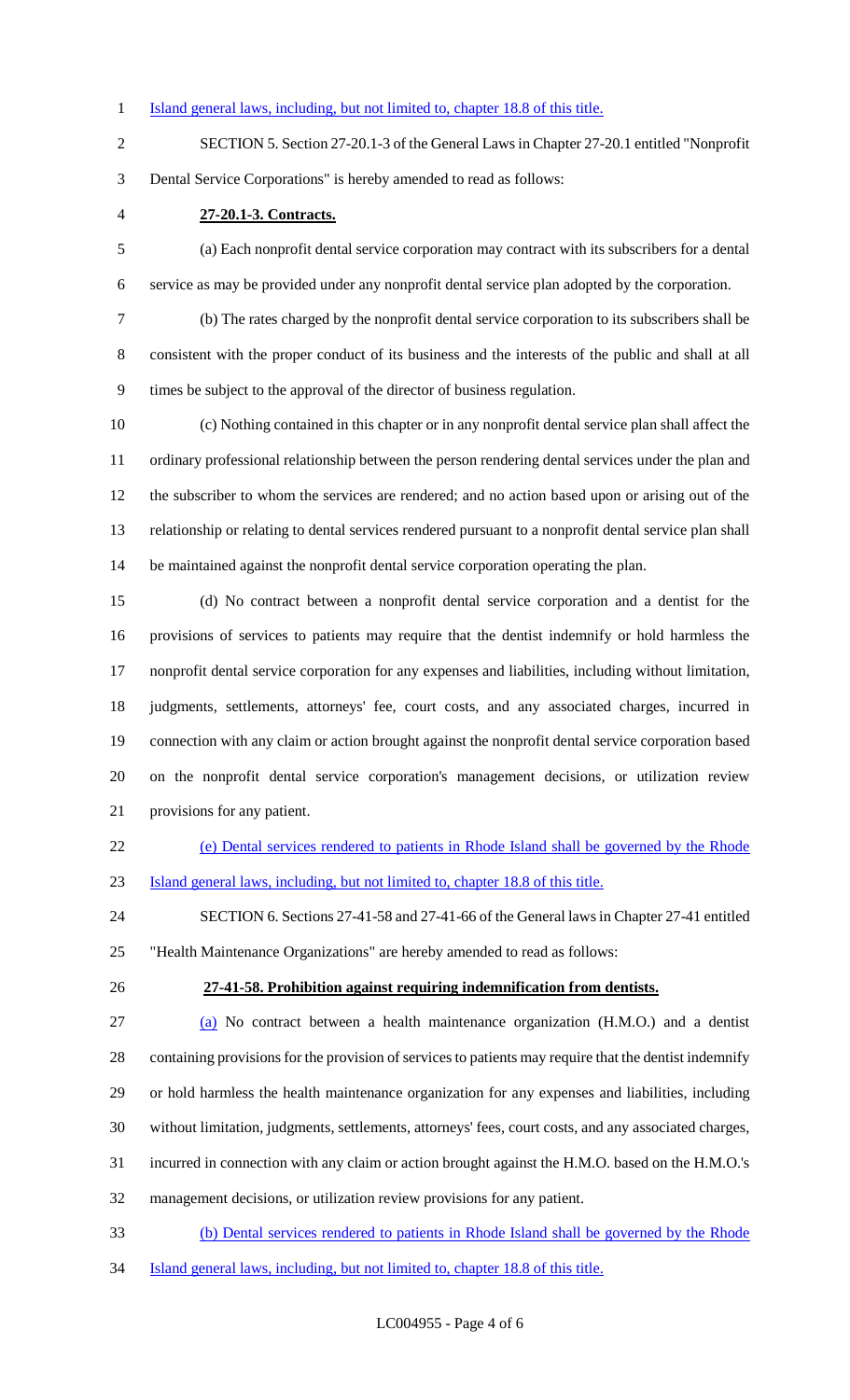# **27-41-66. Dental insurance assignment of benefits. Dental insurance.**

 (a) Every entity licensed under this chapter shall allow, as a provision of any evidence of coverage of dental services, any person covered by such entity to direct, in writing, that benefits from a health benefit plan, policy or contract, be paid directly to a dental care provider who has not contracted with the entity to provide dental services to persons covered by the entity but otherwise meets the credentialing criteria of the entity and has not previously been terminated by such entity as a participating provider. If written direction to pay is executed and written notice of the direction to pay is provided to such entity, the insuring entity shall pay the benefits directly to the dental care provider. Any efforts to modify the amount of benefits paid directly to the dental care provider under this section may include a reduction in benefits paid of no more than five percent (5%) less than the benefits paid to participating dentists. The entity paying the dentist, pursuant to a direction to pay duly executed by the subscriber, shall have the right to review the records of the dentist receiving such payment that relate exclusively to that particular subscriber/patient to determine that 14 the service in question was rendered. (b) Dental services rendered to patients in Rhode Island shall be governed by the Rhode

- **Island general laws.**
- SECTION 7. This act shall take effect upon passage.

======== LC004955 ========